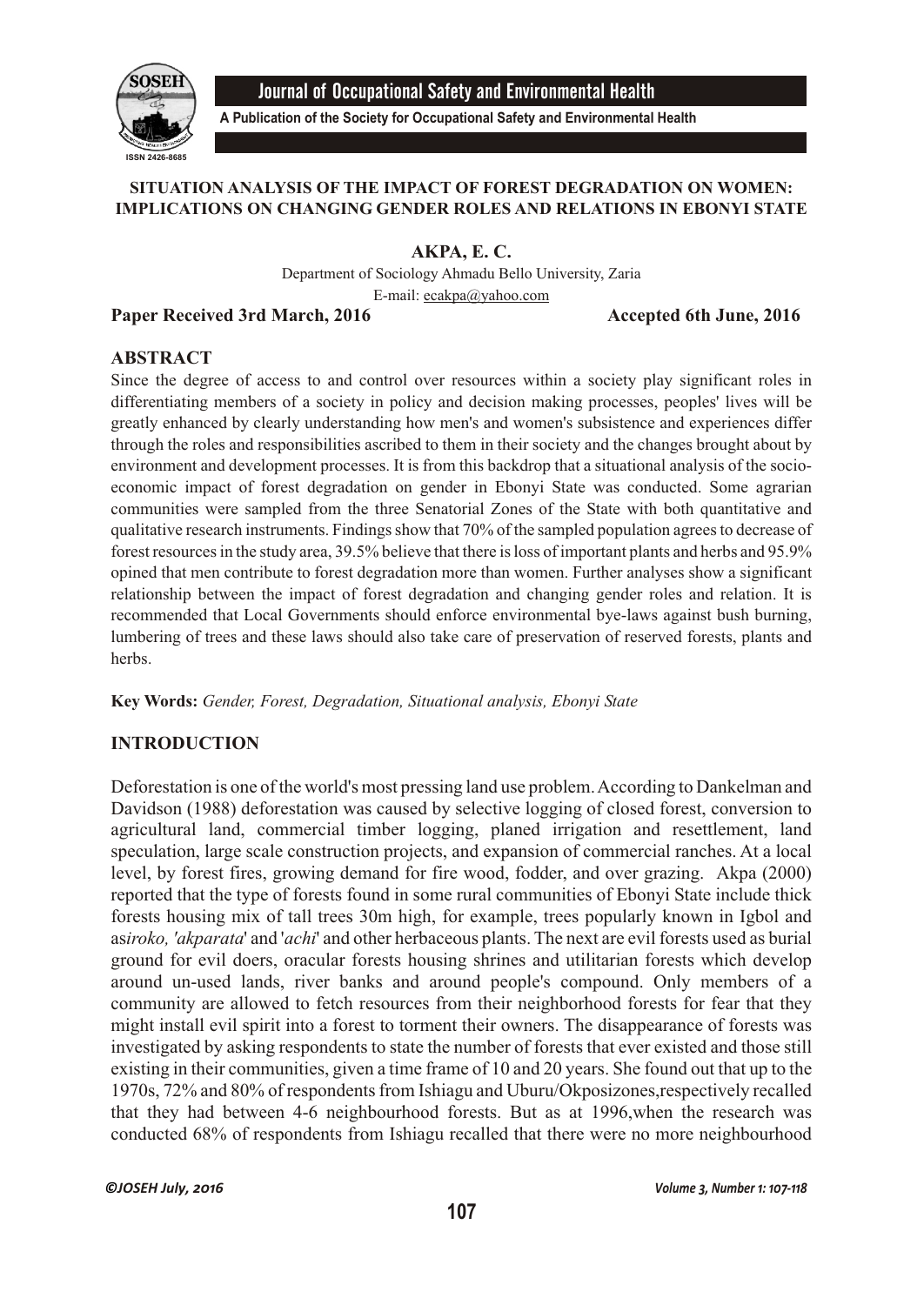forests, whereas 88% opined that there were between 1 and 3 still remaining forests. The study revealed that farm clearance, fetching of firewood and commercial lumbering were major causes of deforestation in the research areas. These are common causes of deforestation in farming communities in most countries. The gap in knowledge from that study is the contribution of men and women to deforestation and the effects of deforestation on their gender roles. This work relates the impacts of degrading forests and forests resources in Ebonyi State with changes in gender relations with a view to understanding and improving socio-economic well-being of the people. The objectives are to assess how the people feel and understand issues surrounding forest degradation and to relate these with changes in their roles and the relationships that shape their lives in the society. With these it would be possible to make reasonable suggestions on how sustainable development could be achieved.

### **Consequences of Forest Degradation**

The perception of forest ecosystem as having multiple functions for satisfying diverse and vital human needs for air, food and water have been changed by uni-dimensional 'scientific forestry' i.e. a calculation of timber yields to serve commercial and industrial demands (Shiva *et. al*, 1985). According to their study in India, monoculture replaced multi-species forests. This trend disturbs natural balances and therefore human needs are no longer met. Furthermore, they reported that consequences of forest degradation are shown in rural farm communities, in fact, that bushes they needed are becoming difficult to find due to land clearance. Types of fuel wood needed for cooking are scarce; fish were becoming more difficult to catch because the ponds and rivers are silting up. Too many rodents in fields, and gardens, probably because predators from the forests are disappearing, fuel wood collection are more time consuming.

Dankelman and Davidson (1988) wrote on women and environment in the Third World and reported that the fuel wood 'crisis' in developing countries became apparent in 1973-74 when much of the world was gripped by the energy crisis due to the oil price shock, when energy demand outstripped supply and the usefulness of the rural peoples' dependence on biomass was brought to light. It was noticed that even though fuel wood is a renewable resource, it is used at an un-sustainable rate. The rate of felling old trees outstripped the rate of planting new ones. They found that the consequences were heavier for women and children who have the gender role of collecting fuel wood.

Oladipo (1992) writing on the state of women and environment in Nigeria reported that it was common sight in Nigeria to see women hacking at shrubs and dead woods, sometimes with children at their back or crying under a tree. They walk long distances; spend a lot of time before finally coming home with heavy loads of wood.

Deforestation also has great effect on food insecurity. Agrawal (1986) found that lack of fuel wood could cause malnutrition just like lack of food. When women resort to collection of weed, straws, digging out roots and use of animals dung that do not provide continuous heat but increase cooking time, they might be forced to shift to foods that require less time and fuel to cook. By so doing nutritional values are lowered.

Furthermore, energy crisis has great impact on air pollution. The worst is the emissions from biomass fuels which poor rural women inhale while cooking. According to WHO (1984), the burning of cooking fuel envelops the indoor environment with heavy smoke and the women who may be exposed daily to more pollutants than industrial worker. That study attributed respiratory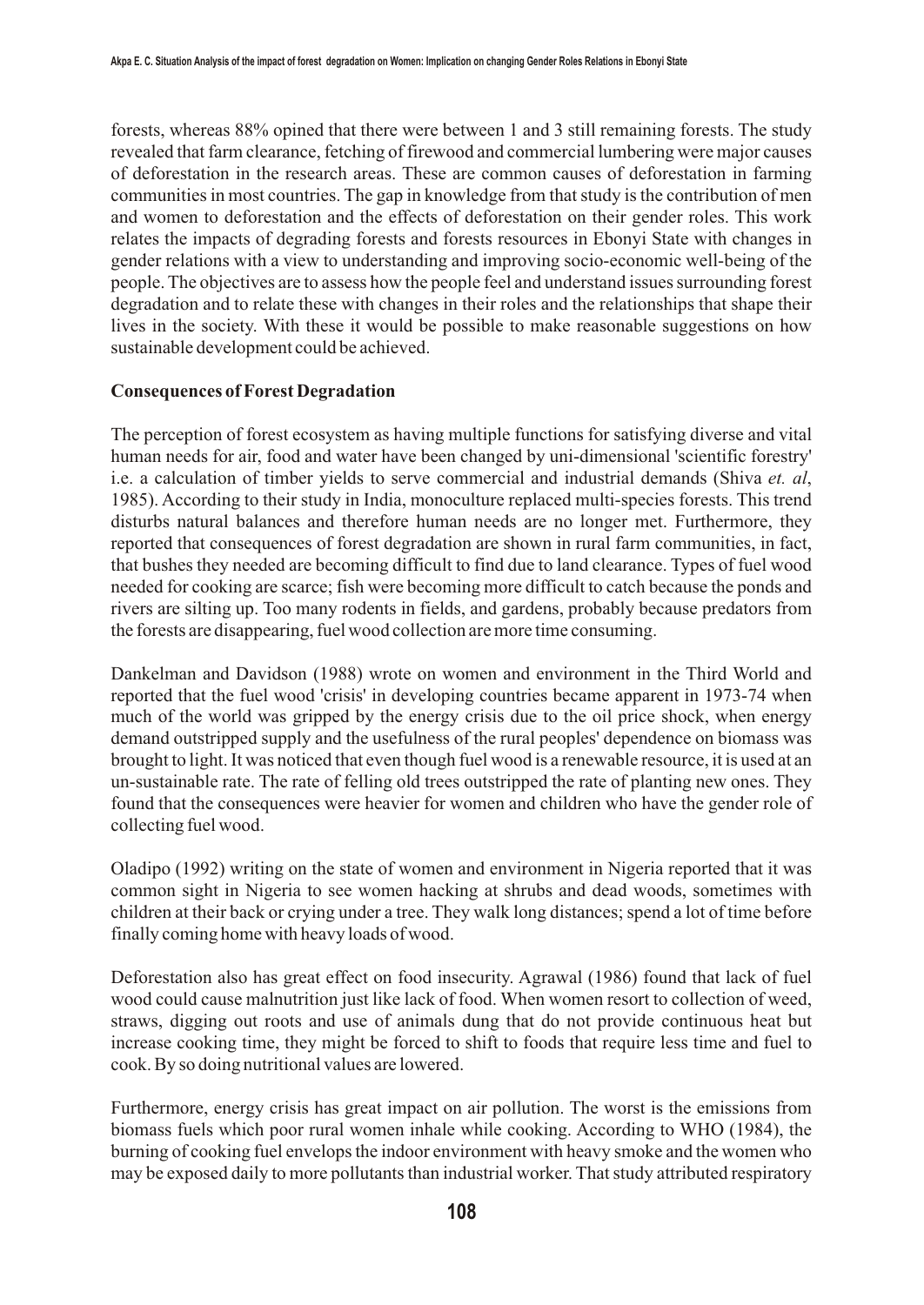and eye diseases, which are common among Third World women and children to wood and other biomass burning. Fuel wood crises also affect people's income, crafts and other cultural practices. Businesses involving use of firewood such as, pot firing, salt making and fish smoking also suffer decline. According to Sontheimer (1991) there is a crucial three-way link among cooking, energy crisis, poverty and socio-economic inequalities. This paper is out to pin point the socio-economic implications of the crisis, its complex causes and consequences on gender relations in rural communities.

### **Gender Issues in Access to and Control over Forest Resources**

Forests provide food, fodder, fuel wood, construction wood and organic fertilizer. Going by gender division of labour, men and women have different roles and responsibilities in relation to forest resources. Men engage in physically labourious and heavy work such as felling trees while women engage in collecting and fetching fodder, fruits and fuel wood. Men and women have different rights over forest lands. Even where women have usufruct rights to forestland, their access to forest products may not be guaranteed. This is because forest usufruct right does not mean ownership and control over trees and different forest products. This is confirmed in an FGD report by Okpe (2005) when an old woman compared the old and new patterns of access to forest resources:

"In the olden days, if you gave somebody land, the person owned the trees in it. Today if you give somebody land, the person does not own the trees. When my elder brother was alive, if they gave land to anybody they gave the land with all that was in it. Today it is not like that. Since some other people started coming home in modern days, land has changed. That is what they are telling us now" (Okpe, 2005).

Another woman in the same study reacting to the same issue had this to say;

"when I was a young girl in this village, we went from tree to tree, picking locust beans that had dropped, and you could even use sticks to pluck down the ones that are almost falling. We didn't see anybody asking us questions like: 'is this tree yours'? 'Who permitted you to pick them? Now, even before the bean is ready, the so-called owners will climb the trees and shake it until every single pod has dropped. But I have not heard of anyone who planted any of the trees, they were just there expanding on their own" (Okpe, 2005).

The general trend in forest resource use is that women gather them for food, fuel, fodder, herbs for medicine, raw materials for small scale income generating activities whereas men gather wood for selling and for construction (Jacobson, 1992, WEDNET, 1991). The pattern and intensity of use also vary according to gender roles. While women gather for household use in smaller quantities, but on continuous manner, men's pattern of use even though not as continuous, may have more impact on the forest condition (Byers and Sainju, 1993).

The forgoing expositions are meant to posit that the differential access to and control over forest and trees can have several negative impacts. For example where women do not have access and control over forestland, their workload and time consumption is more as they have to walk to distant forests to gather the forest products. This, according to Mehta (1991) in her study of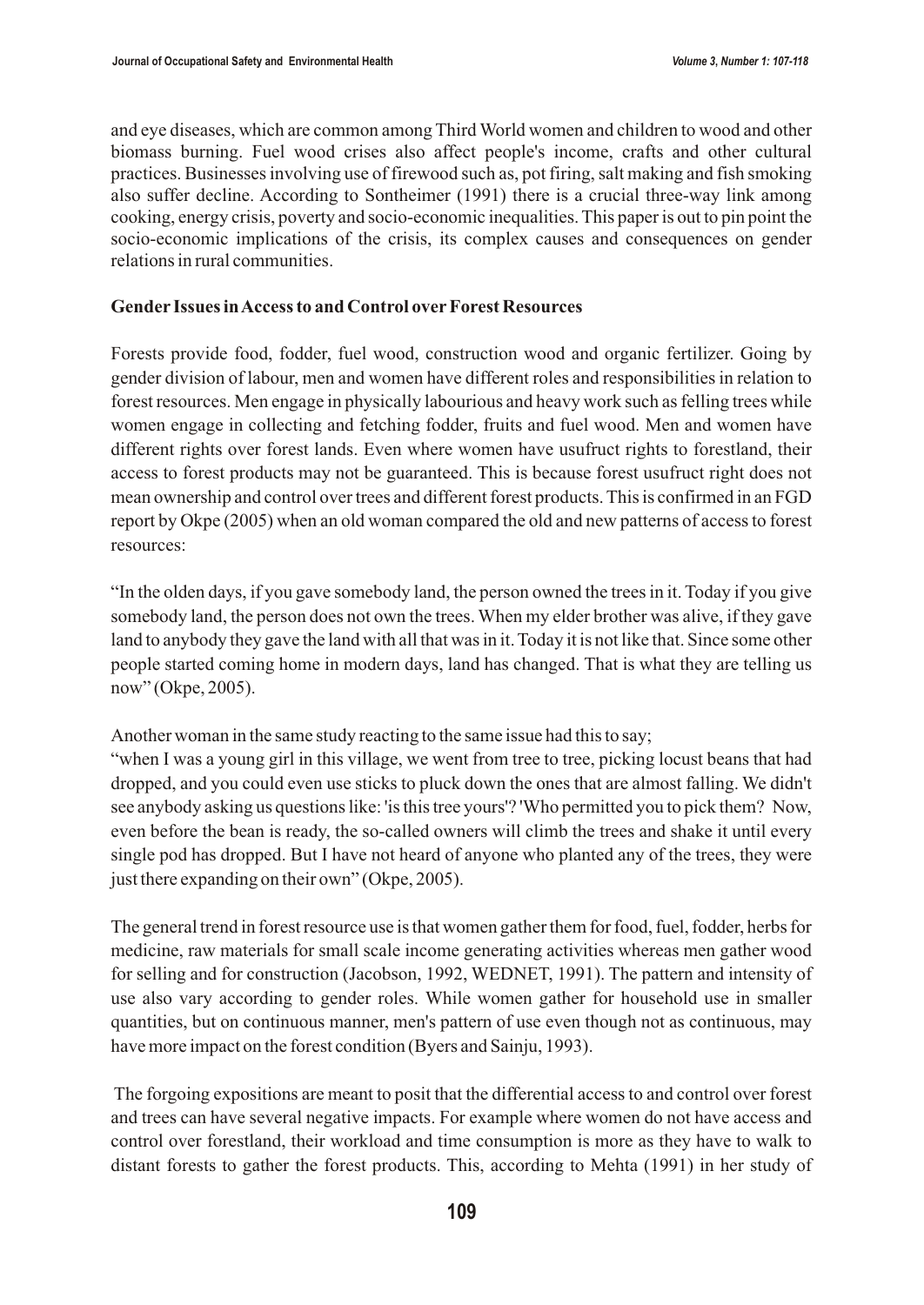TehriGarhwal India, adds to women's drudgery and puts their security at risk, in unfamiliar forests. Lack of tenure right can also lead to unaccountability due to lack of sense of ownership, which in turn can lead to neglect and degradation of the trees and forests. Again since user rights over trees do not confer automatic rights to the grounds below the trees, this frequently leads to women losing their rights to trees, thus affecting their household's livelihood.

In some parts of Ebonyi State, private ownership of land and purchase of land, confer rights to use the trees on that land. Different members of the community or household may have established usufructory rights to different parts of forest resources. For example, while men tap palm wine from palm trees, women process palm oil from palm fruits. Also, non-timber products from trees are often women's responsibilities, but the trees themselves often belong to men. In Ebonyi State, women comb thick utilitarian forest in search of fallen woods to chop up as firewood and also pick fruits from such forests.

# **Theoretical Framework**

The Social or Constructivist Eco-feminist School is used for analysis and argues that the relationship between people and environment is determined by the way in which production, reproduction and distribution are organized in a society (Thapa, 2005). In so far as there is a gender and class based division of labor and distribution of property and power, there will be differences in people's interactions with nature, the effects of environmental change on people and their responses to it. Agarwal (1992) reported that the idea of women occupying different positions from men is related to their gender roles and not to an inborn affinity with the environment. For example, women support a clean environment because they are concerned about the future of their children as care givers and not because of their biologically determined sex. If men were to fulfill the same role, they would be the ones demanding a clean environment for their children. In Ebonyi State deforestation and the desperation to survive is pushing women into commercial lumbering of firewood which used to be men's role This implies that in attempting to sustain the environment both men and women should learn the feminine virtue of care giving(being good steward of nature) To improve gender relationships, attention must be given not only to physical circumstances (quality and quantity of natural resources) but also to distribution of these resources to social groups (age groups, patrons and clients, landowners and landless) and women themselves. We should always ask the questions, what interests are at stake in relation to a natural resource and what alternatives exist for sustainable development?

 By this suggestion, a transformative rather than a welfarist economic development approach is implied. This approach tends to emphasize gender relations rather than biological relations between men and women and the environment. This approach will allow for an identification of differences between groups of women and men, which a focus on women alone could obscure.

# **Methods**

The vegetation in Ebonyi State is characteristically sparse bush with predominantly dwarf shrubs and grass with abundant palm trees particularly in the southern and central zones of the State. A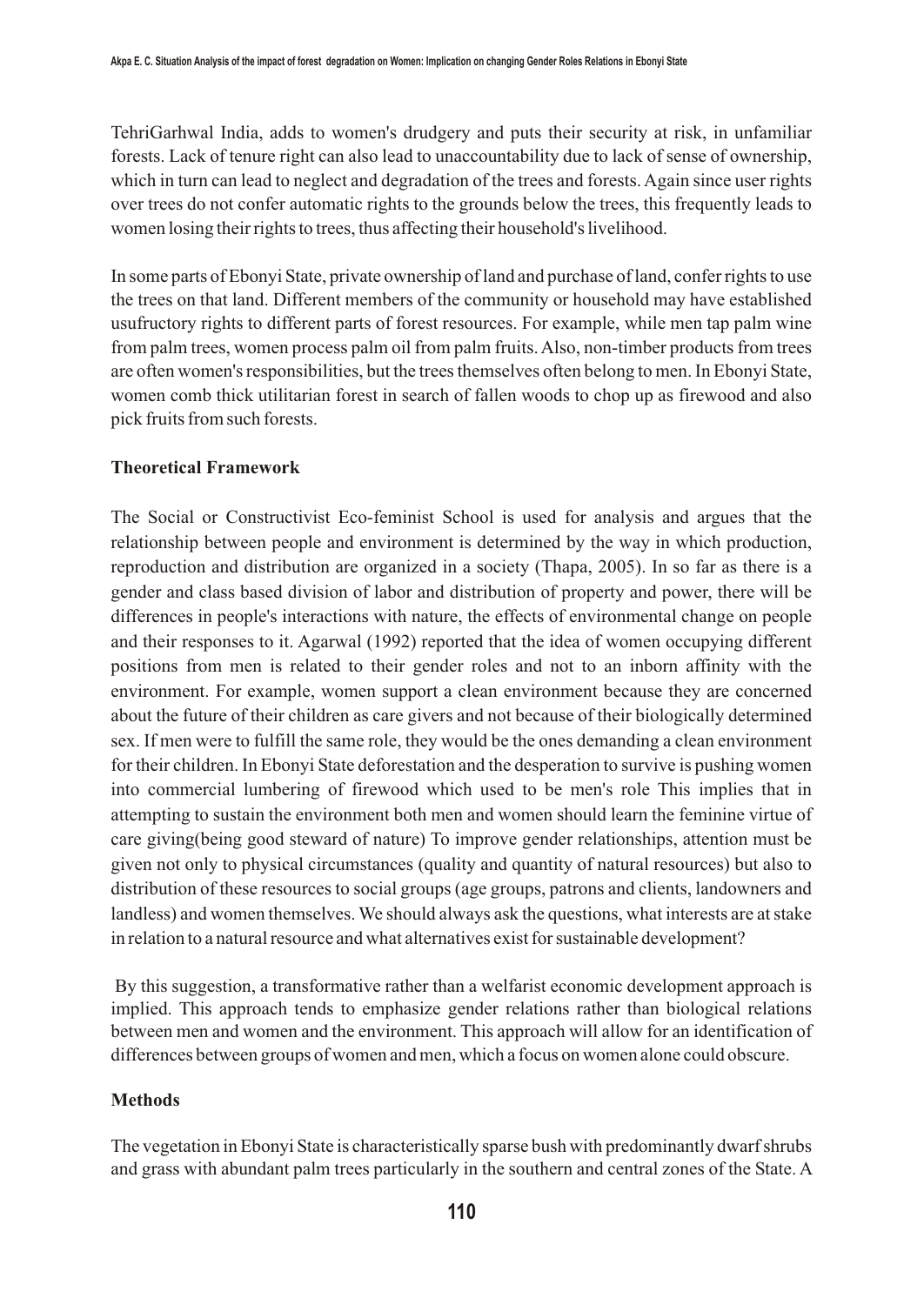satellite map of the area (Fig 1) shows that Ebonyi State generally has fewer forests than the areas of the States surrounding it. This type of vegetation shows that there exist problems of forests which must have been completely lumbered and taken over by secondary vegetation and weed. Four methods of data collection were used; namely, Survey, Focus Group Discussion, semistructured interview and Key Informant Interview. Survey questionnaire were administered to 300 respondents, twelve focus group discussions were conducted, six Semi-structured Interviews and three Key Informant Interviews were conducted within the sampled Local Government Areas.

Multistage sampling method was used to determine the sample sizefor the survey. There are three senatorial zones and 13 Local Government Areas (LGA) in the Ebonyi State. Three Local Government Areas were selected by simple random process. Alist of 2006 census enumeration areas for the sampled LGAs was sourced from NPC office at Abakaliki and a sample of 50 compounds was drawn from each of the 6 localitiesagain by simple random sampling of the recorded compounds giving a total sample size of 300. The household of the compound head, who is traditionally the eldest man, was selected in each of the sampled compound. The choice of male and female respondents was made by alternating the sampled household as outlined in Akpa (2014).

## **RESULTS AND DISCUSSION**

## **Rate and Nature of Forest Degradation in Ebonyi State**

In the course of the observational study of the nature of deforestation, a satellite map of Ebonyi State was taken as shown in Plate 1.



**Table 1: Ratio of number of forests in the community now by number of forests in the last 10 years**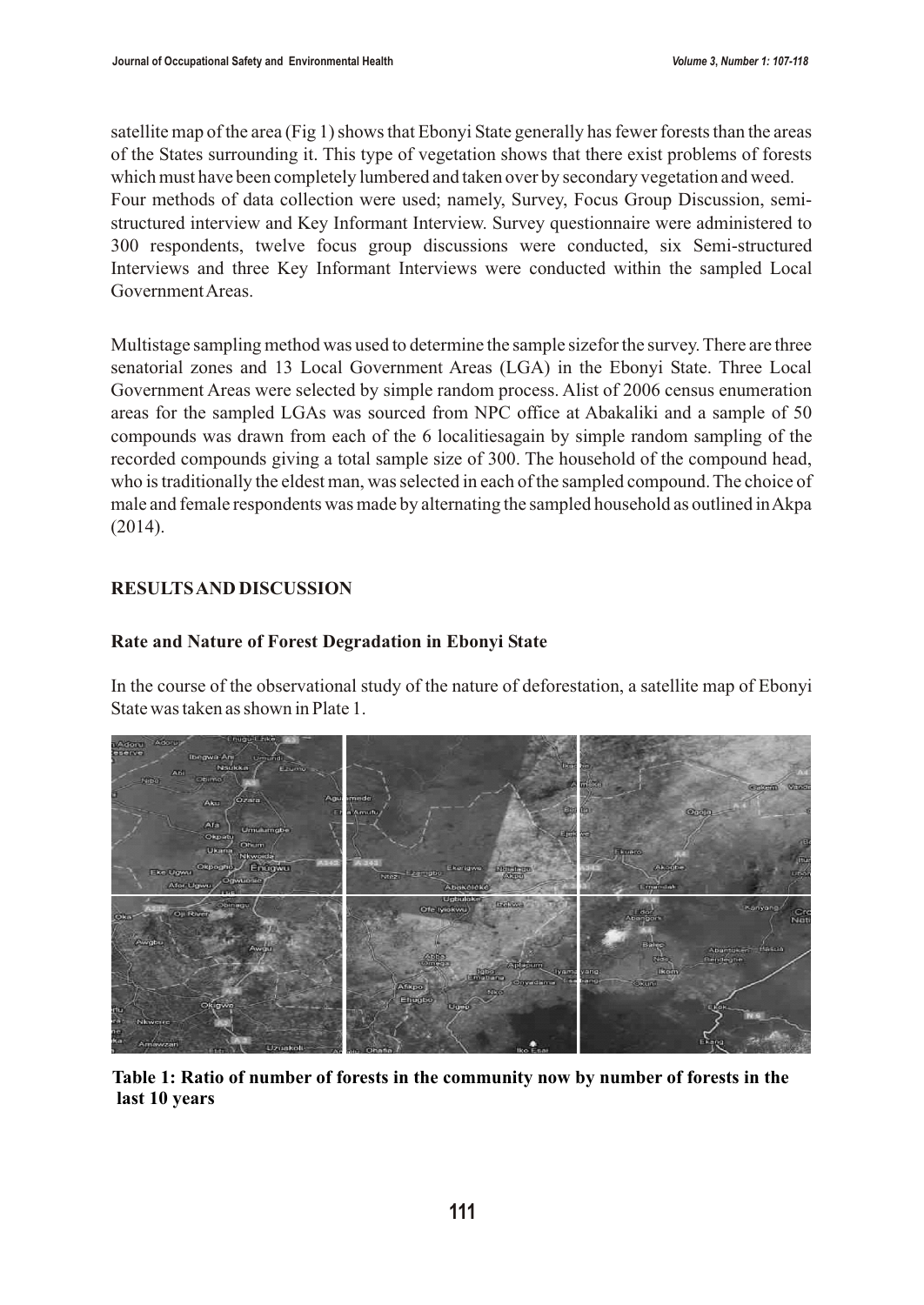| <b>Community</b>  | <b>Mean of the ratios</b> | <b>Coefficient of Variation</b> |
|-------------------|---------------------------|---------------------------------|
| UmunagaUburu      | 0.6                       | 67.2%                           |
| <b>IhenuUburu</b> | 0.5                       | 37.2%                           |
| IshiaguEnyigba    | 0.8                       | 31.8%                           |
| AlibaruhuEnyigba  | 0.9                       | 21.8%                           |
| OgidigaNdufu      | 0.8                       | 28.7%                           |
| EnyimAgalaguNdufu | 0.8                       | 26.5%                           |
| Overall           | 0.7                       | 37.0%                           |

Source: Akpa, 2014

Table 1shows that there is a general decrease (70%) of forests in the study area. It also shows that the decrease is more severe in the southern part of Ebonyi State (50-60%) than in the central and northern parts of Ebonyi State (80 90%) The table also shows that the number of forests is decreasing in all the communities studied. Apart from the outright disappearance of the forests, there is also the issue of loss of original species of plants and herbs that are important to health and social welfare.

Data from survey also shows that 174(59.8%) were aware that original plants exist in the forests presently and 115(39.5%) believe that the original plants and herbs were no longer available. The key informant interview with a Head of Department of Health and Environment in Abakaliki Local Government Area corroborated this, when he said:

Yes, there used to be forest in almost all the communities. Now we discover that even the timber shops in Abakaliki no longer have wood from this locality. The woods are from other states and even the Republic of Cameroon and the quality of the woods is nothing to write home about. People accept these types of woods now because the old ones are gone. It is difficult to have hard woods and that is the kind of degradation. As I said, there is virtually no community that can boast of a thick forest.

One of the reasons for reserving forests in the past is to preserve medicinal plants and herbs, and to serve as protection during war. A sign of decline in the quality of the forests is the decreasing awareness of existence of original plants and herbs used by the people in the community for various purposes.

From the FGD, and Semi-structured Interview it was gathered that most of the forests now contain secondary vegetation made up of herbs and plants that do not have the original values that people derive from forests.

# **Causes of Forest Degradation**

The respondents were requested to rank their views on reasons for forest degradation, in a four point Likert response scale as shown in Table2 shows that most of the respondents, 188(64.6%)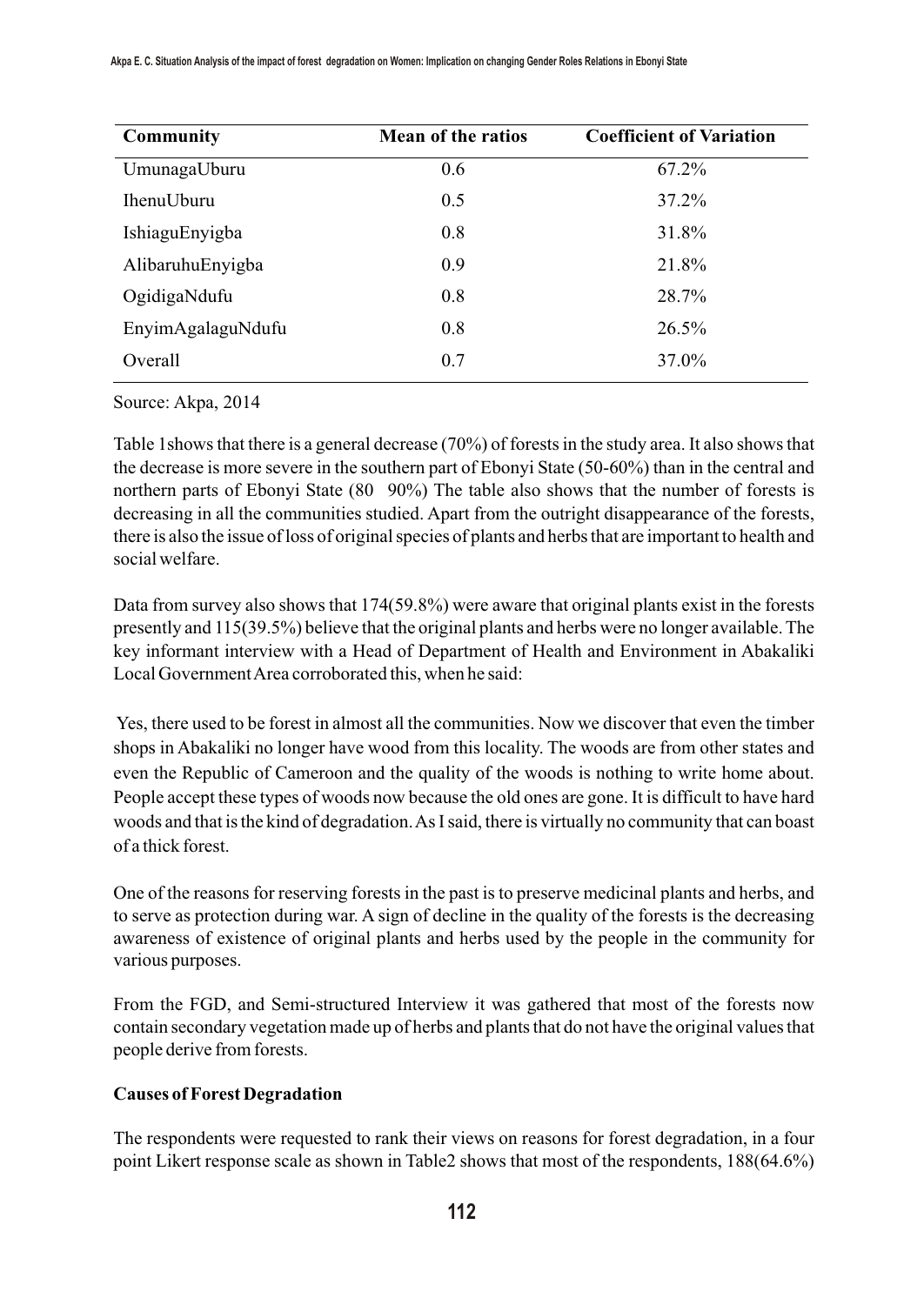strongly agree that bush burning is responsible for forest degradation. This is followed by commercial logging of wood, 125(43.0%), clearing of forests for farming, 109(37.5%), clearing forests for building homes, 94(32.3%) and fetching of firewood, 43(14.8%) is least on the scale.

| <b>Reasons</b>                     | <b>Strongly</b><br>Agree | Agree     | <b>Disagree</b> | <b>Strongly</b><br><b>Disagree</b> | <b>Total</b> |
|------------------------------------|--------------------------|-----------|-----------------|------------------------------------|--------------|
| <b>Bush Burning</b>                | 188(64.6)                | 87(29.9)  | 8(2.7)          | 8(2.7)                             | 291(100.0)   |
| Commercial Timber Logging          | 125(43.0)                | 108(37.1) | 36(12.4)        | 22(7.6)                            | 291(100.0)   |
| Clearing of Forests for farming    | 109(37.5)                | 118(40.5) | 29(10.0)        | 35(12.0)                           | 291(100.0)   |
| Clearing of Forests for Settlement | 94(32.3)                 | 97(33.3)  | 55(18.9)        | 45(15.5)                           | 291(100.0)   |
| Fetching of Firewood               | 43(14.8)                 | 130(44.7) | 75(25.8)        | 43(14.8)                           | 291(100.0)   |

Source: Akpa, 2014

Establishing the causes of forest degradation is a central factor in determining the solution to the problems and in mitigating the consequences of such degradation. Data on the number of alternative reasons for forest degradation given by the respondents were presented in Table 2. In addition, the open ended question on the causes of forest degradation shows that bush burning is again the single largest cause of forest disappearance in the communities under study. Bush burning is not only a traditional method of clearing bushes for farming in various communities in Ebonyi State, hunters also set forests ablaze in search of games thus making bush burning a single most important cause of forest degradation. This has implications on deforestation as well as land degradation because it kills microorganisms in the soil and exposes the land to erosion and heat.

### **Engendering the Causes of Forest Degradation**

The data on causes of degradation of the forests were disaggregated. The opinions of the respondents as to whose (gender) activities degrade the forest more are presented in Table 3.This is with the view to elucidate the gender whose activities should be targeted in mitigating deforestation problems in the area

| Major contributors to forest degradation Frequency |     | Percent $(\% )$ |
|----------------------------------------------------|-----|-----------------|
| Men                                                | 279 | 95.9            |
| Women                                              | 9   | 3.1             |
| No Response                                        | 3   | 1.0             |
| Total<br>$\sim$                                    | 291 | 100.0           |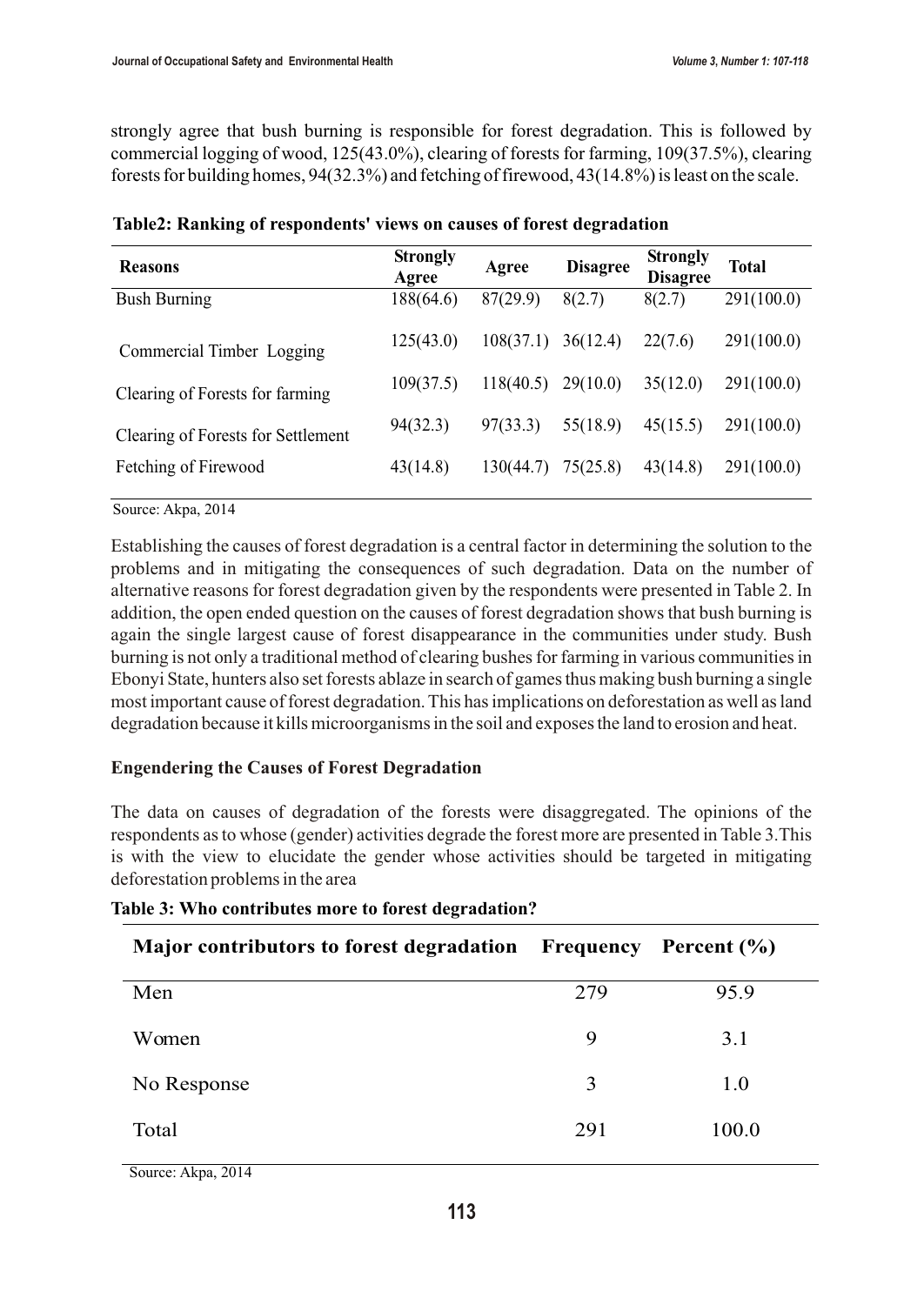Table 3 presents men's activities as contributing more 279(95.9%) to forest degradation than women 9(3.1%). This is because men engage in more physically demanding activities than women in the forest. Activities like timber lumbering, clearing farmland through bush burning; clearing forests for settlement and for setting up development projects are often initiated and carried out by men. These activities have more degrading effects on the forest than mere gathering of firewood, food or fodder that women engage in for subsistence. Environmental degradation is often accompanied by changes in gender roles. Speaking on changes in gender roles, especially on the involvement of men in fetching firewood, a retired police officer from Ogidiga in Ikwo Local Government Area said in a semi-structured interview:

…men will enter forest to cut logs, chop them into firewood which they in turn chartered lorries to collect all these things. There is change, the change is really exposing the forest, reducing the forest, men do that, but women only go there to fetch firewood. Men really cause that degradation.

This finding is different from Agrawal (1986) where drought and wood fuel crisis were presented as reasons for deforestation in India. That study adopted the Women in Development (WID) and Women and Development (WAD) approach to addressing environmental problems which emphasizes women's managerial roles and closeness to nature to the neglect of men's roles. That singular finding informed the formation of the Chipko movement in India and green belt movement in Kenya by women. In this work, forest protection cannot be left to women alone because women's activities contribute less to deforestation. This being the case, the eco-feminist argument that men and women should get interested and actually work assiduously to protect the forest is pertinent.

# **Impact of Forest Degradation**

To investigate the impact of forest degradation on the people in the research area, the respondents were asked to rank some selected impacts of forest degradation. The result of this ranking is presented in Table 4.

|                               | <b>Strongly</b> |           |                 | <b>Strongly</b> | N0       | Total      |
|-------------------------------|-----------------|-----------|-----------------|-----------------|----------|------------|
| Impacts                       | agree           | Agree     | <b>Disagree</b> | disagree        | response |            |
| Disappearance of timber       | 88(30.2)        | 160(55.0) | 15(5.2)         | 24(8.2)         | 4(1.4)   | 291(100.0) |
| Increasing erosion            | 69(23.7)        | 147(50.5) | 39(13.4)        | 33(11.3)        | 3(1.0)   | 291(100.0) |
| Lack of shade                 | 68(23.4)        | 160(55.0) | 35(12.0)        | 28(9.6)         | 0(0.0)   | 291(100.0) |
| Loss of medicinal herbs       | 68(23.4)        | 155(53.3) | 31(10.7)        | 34(11.7)        | 3(1.0)   | 291(100.0) |
| Difficulties of getting fire. |                 |           |                 |                 |          |            |
| wood                          | 63(21.6)        | 138(47.4) | 61(21.0)        | 24(8.2)         | 5(1.7)   | 291(100.0) |
|                               |                 |           |                 |                 |          |            |

#### **Table 4: Respondents' ranking of impacts of forest degradation**

Source: Akpa 2014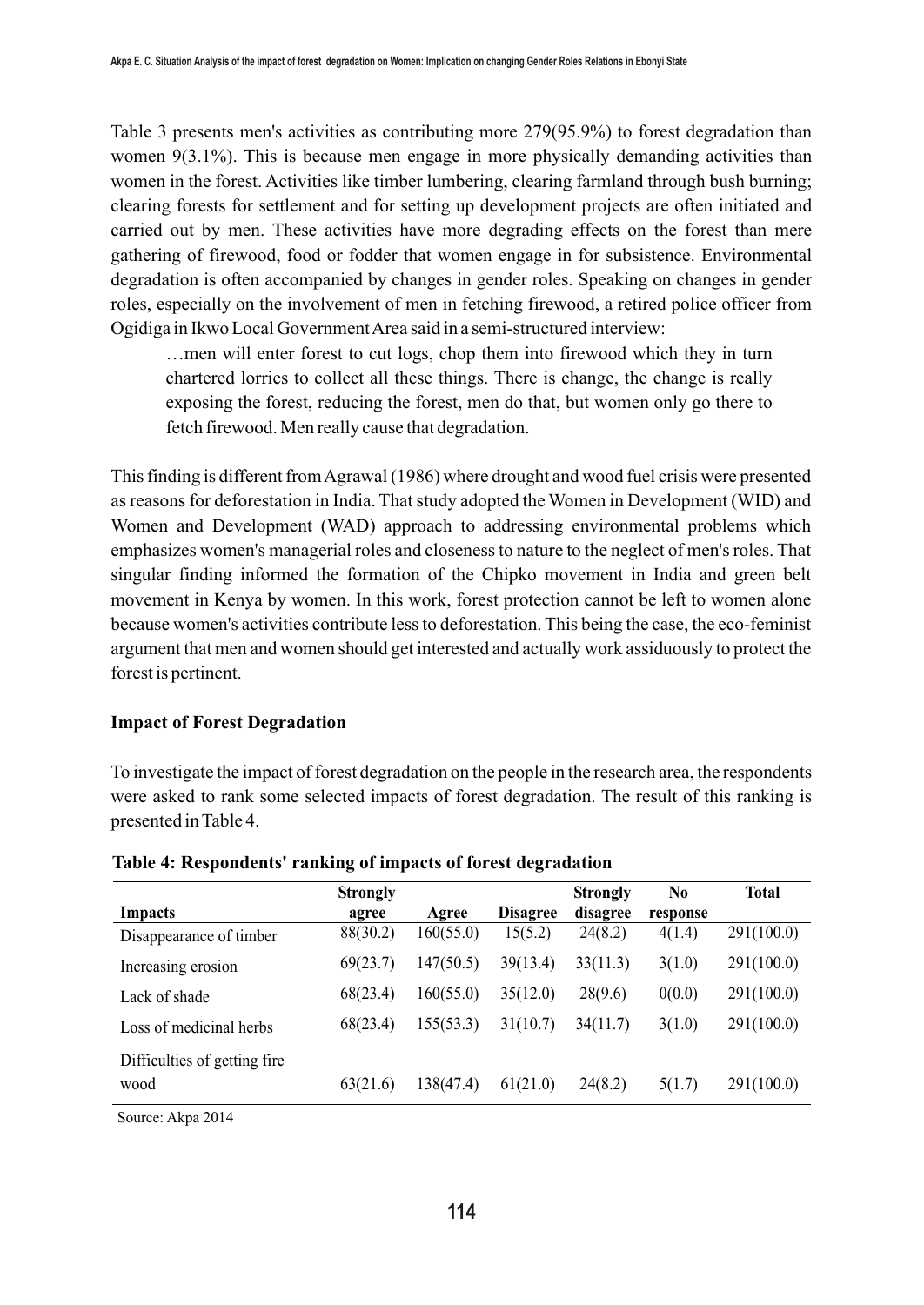Table 4 shows that disappearance of timber 88(30.2%) is a strong impact of forest degradation. However, increasing erosion 69 (23.7%), lack of shades 68(23.4%), lack of medicinal herbs 68(23.4%), and difficulties in getting firewood 63(21.6%) are equally impact of forest degradation. There was general agreement that all the suggested impacts are felt in the study area.

#### **Socio-economic Impact of forest degradation**

Most of the respondents agreed that the disappearance of timber and lack of shade aresocioeconomic impacts of forest degradation. Others identified the loss of medicinal herbs, increasing erosion, difficulties in getting firewood as other impacts of forest degradation. When thick forests are degraded, one can hardly get strong trees for timber, there will not be enough shades, making the environment hot especially during dry season. There will be increased erosion of top soil and flooding of rivers. Erosion of top soil nutrient and depletion of underground nutrient give rise to low crop yield and increase in poverty. Loss of medicinal herbs affects people's health, because in rural communities, people depend on medicinal herbs for their health care. Finally, when firewood becomes difficult to get, it will influence the people's income, time and nutrition. All these in turn affect gender roles and relations in the area.  $\setminus$ 

To analyze the impact of forest degradation on gender roles, a cross tabulation of the two variables is presented in Table5. Difficulty in getting firewood (forest degradation) was chosen as the dependent variable because use of firewood is a basic need in a rural community. Logging wood for sale (gender role) was chosen as independent variable because it is regarded as both male and female role in the research area.

|                      | <b>Responsibility for commercial wood logging</b> |      |          |      |                |      |           |      |
|----------------------|---------------------------------------------------|------|----------|------|----------------|------|-----------|------|
| Responses            | Male                                              |      | Female   |      | Both           |      | Total     |      |
|                      | Count                                             | Exp. | Count    | Exp. | Count          | Exp. | Count     | Exp. |
| Strongly agree       | 35                                                | 26.2 | 20       | 22.2 | 8              | 14.6 | 63        | 63   |
| Agree                | 58                                                | 57.3 | 47       | 48.6 | 33             | 32.1 | 138       | 138  |
| Disagree             | 21                                                | 24.5 | 17       | 20.8 | 21             | 13.7 | 59        | 59   |
| Strongly<br>disagree | 4                                                 | 10.  | 16       | 8.5  | $\overline{4}$ | 5.6  | 24        | 24   |
| <b>Total</b>         | 118(42%)                                          |      | 100(35%) |      | 66(23%)        |      | 284(100%) |      |

**Table 5: Cross-tabulation of difficulty in getting fire wood on the responsibility for commercial logging of wood**

Source: Akpa, 2014; Pearson<sup>2</sup> = 22.119, df = 6, p=0.005

The chi-square analysis shows a statistical significant relationship between impact of forest degradation (difficulty in getting firewood) and gender role (responsibility for commercial logging of wood). The calculated chi-square value of 22.119 is greater than the table value of 18.548. This implies that because of the difficulty in getting fire wood which arose as a result of deforestation, women now venture into commercial wood logging as additional responsibility. Related to this is the fact that the changing role of women in the study area has also placed financial burdens on the women as "bread winners" which is perceived to be the traditional role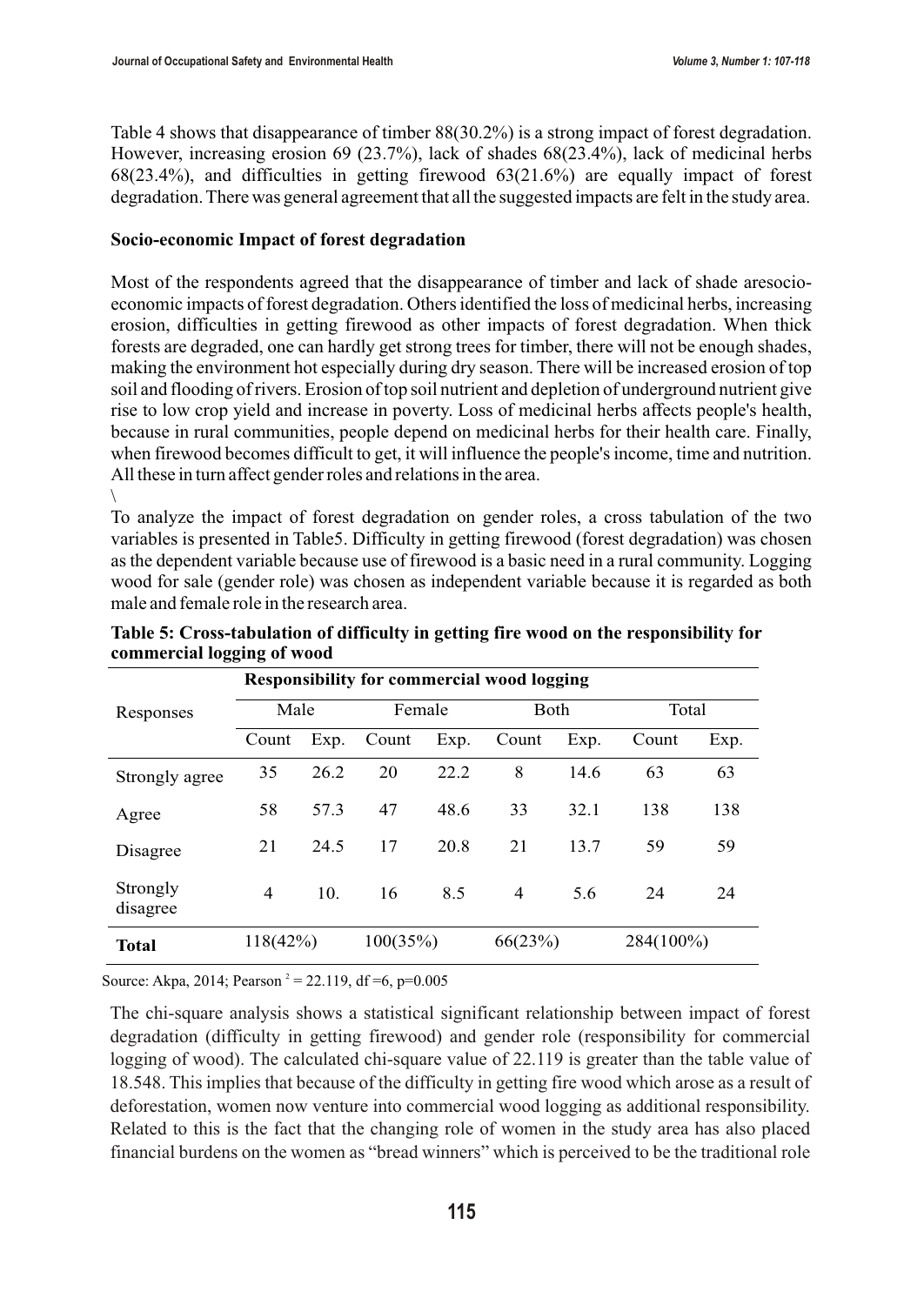of men as against "housekeepers" which was the traditional role of women. As a result of the financial burden and the lucrative nature of wood logging, women are now engaging in commercial wood logging as a way of respite for their financial pressure.

Furthermore, logging of wood for sale is a modern male gender role, because of the physical strength required for this activity. For women to get involved in logging wood for sale and not only the traditional gathering of dead branches for domestic use is a serious change in gender role. It may be that the deforestation observed in this study area has increased the commercial values of firewood and has pushed women into logging wood for sale.

#### **Impact of deforestation on gender relations**

Gender roles may not have changed in principle according to the quantitative data, but some excerpts from qualitative data indicate that women are bearing more burdens of responsibility and this gives rise to some conflicts in their gender relation with their husbands. From the qualitative data too, it was found that while some people, linked changes in gender roles and relations to men's apathy to farm work, others linked it to modernization and civilization, yet others saw a direct link between changes in gender roles and relations and environmental degradation. The contradiction between the qualitative and quantitative data on the nexus between environmental degradation and changing gender relation is due to the insidious nature of the degradation in the area. At the face value quantitatively, there is no link but only in-depth interaction with the people revealed the nexus. The qualitative data revealed that since women cannot abandon their children and their natural environment, they take on more family responsibilities than men do as their desperate measure to survive. Whereas, men do not contend the changing roles of women, they argue that it is natural, and they take it for granted.

This further buttresses the Cultural Eco-feminists argument about women's closeness to nature, because women are more closely connected to nature through their reproductive potentials, they are better placed to care for the environment in Ebonyi state. Women tend to have a greater involvement in environmentally sustainable activities and environmental management than men, but may incur certain costs or lack the required resources and decision making powers to command control over resources. This is similar to the finding from a study of four communities in three Latin American countries by Paolisso and Gammage (1996) which indicated that women make significantly larger contributions to managing the negative effects on family welfare of natural resource decline and environmental pollution. That study found that women's time and task allocations change in response to environmental degradation and women's environmental task represent an important part of the household's first line of defense against environmental degradation. It can be argued therefore that environmental tasks impose additional burdens on women, in part because their existing productive and reproductive activities are not easily transferred to other household members, whereas women can take on additional responsibilities to ensure that the family is sustained.

Again one would argue with Agrawal (1997) and Thapa (2005) and like the social eco-feminists, that the link between people and environment is determined by the way in which production and distribution in a society is carried out. That as far as there is gender and class division of labour,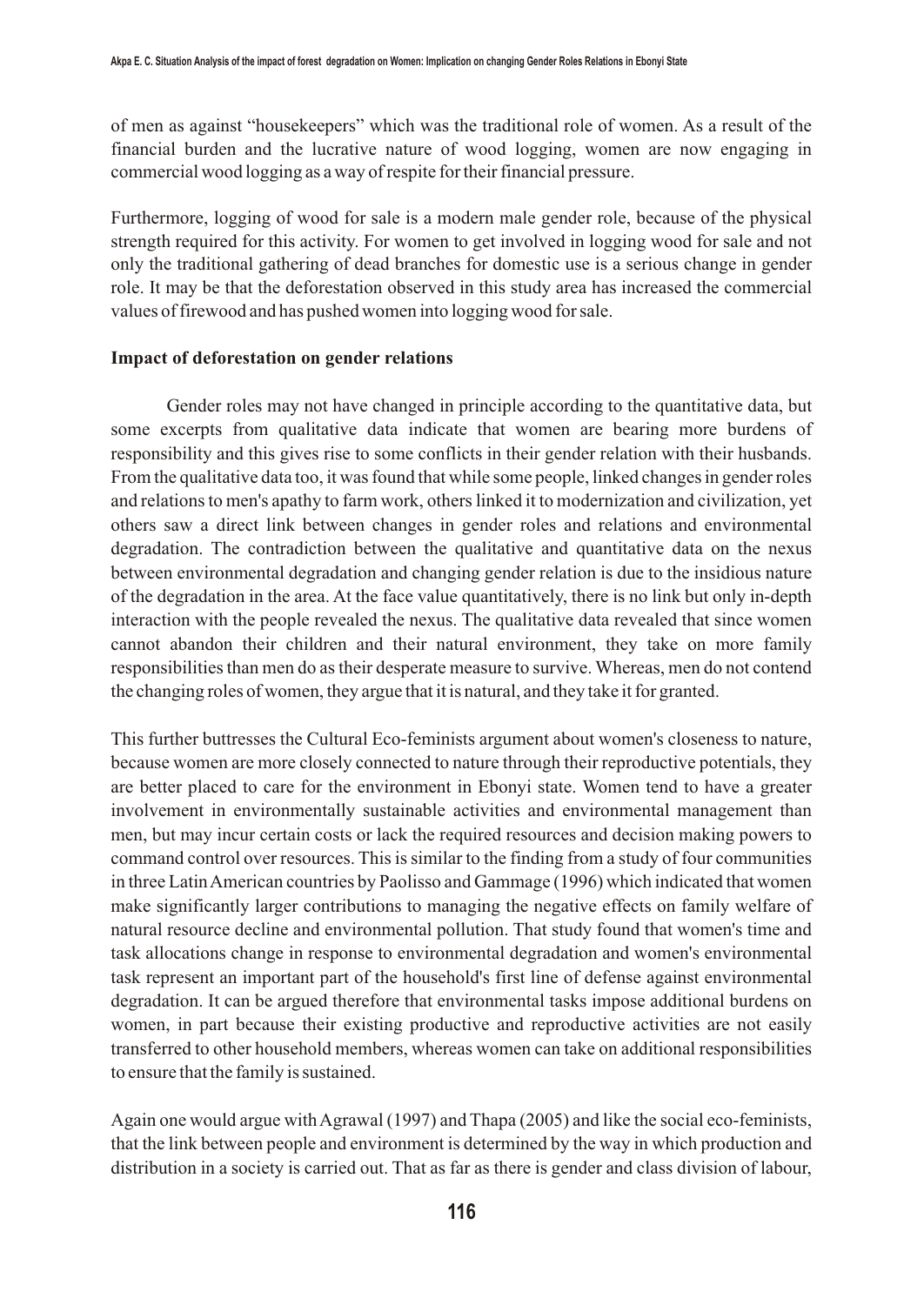property and power, there will be differences in people's interaction with nature, effects of degradation on people and their responses to it. This line of thought is corroborated by the report of Skinner (2011) where she indicated that there are various gender implications to the rising threat of food shortages, with both the production and consumption of food being highly gendered. The implication on gender is that as agricultural production becomes more labour intensive, in many cases women will increasingly carry the burden of the additional work and have least access to necessary inputs. Also with increasing crop failure, women often face the worst negative economic implication as they have fewer assets on which to rely and limited access to alternative sources of income and livelihood (Blackden and Wodon, 2006).

## **CONCLUSIONS AND RECOMMENDATIONS**

This article has presented an empirical report on the nature, causes, impact of deforestation and its implications on gender roles and relation in Ebonyi state. It has particularly revealed the insidious nature of gradual environmental degradation which might not be glaring if data is sourced quantitatively only. It is therefore recommended that:

1. The Local Government should enforce environmental byelaws against bush burning, lumbering of trees, and these laws should also take care of preservation of reserved forests, plants and herbs

Legal rights and economic opportunities for men and women must go hand-in-hand, thus empowering them for greater participation in meaningful and rewarding work.

3. People should make use of alternatives to fuel wood or improved fuel-efficient systems to reduce dependence on firewood.

There is need for greater attention to women's needs and contributions to the environmental capital. This is because both women and environment are shadow subsidies that enable profits to be made, which most of the time are taken as free goods. Methods of valuing women's work as well as environmental goods need to be incorporated into approaches to solution of environmental problems.

# **REFERENCES**

- Agrawal, B. (1986) *Cold hearth and barren slopes: The woodfuel crisis in the third world*. London: Zed Books Ltd.
- Agrawal, B. (1997). The gender and environment debate: Lessons from India. In: Nalini V., Duggan, L., Nisonoff, L and Wiegersma, N. (eds). *The women, gender and development reader*. London: Zed Books Ltd. pp 68-78
- Akpa, E.C. (2002). *Impact of environmental degradation on women in Ohaozara and Ivo Local Government Areas of Ebonyi State*. M.Sc. Thesis, Ahmadu Bello University, Zaria
- Akpa, E.C. (2014). *Gender and Environmental Degradation in Agrarian Communities of Ebonyi State, Nigeria.*Ph.D Thesis, University of Jos, Jos.
- Blackden, M. E. and Wodon, Q. (2006).*Gender, time use and poverty in sub-Saharan*